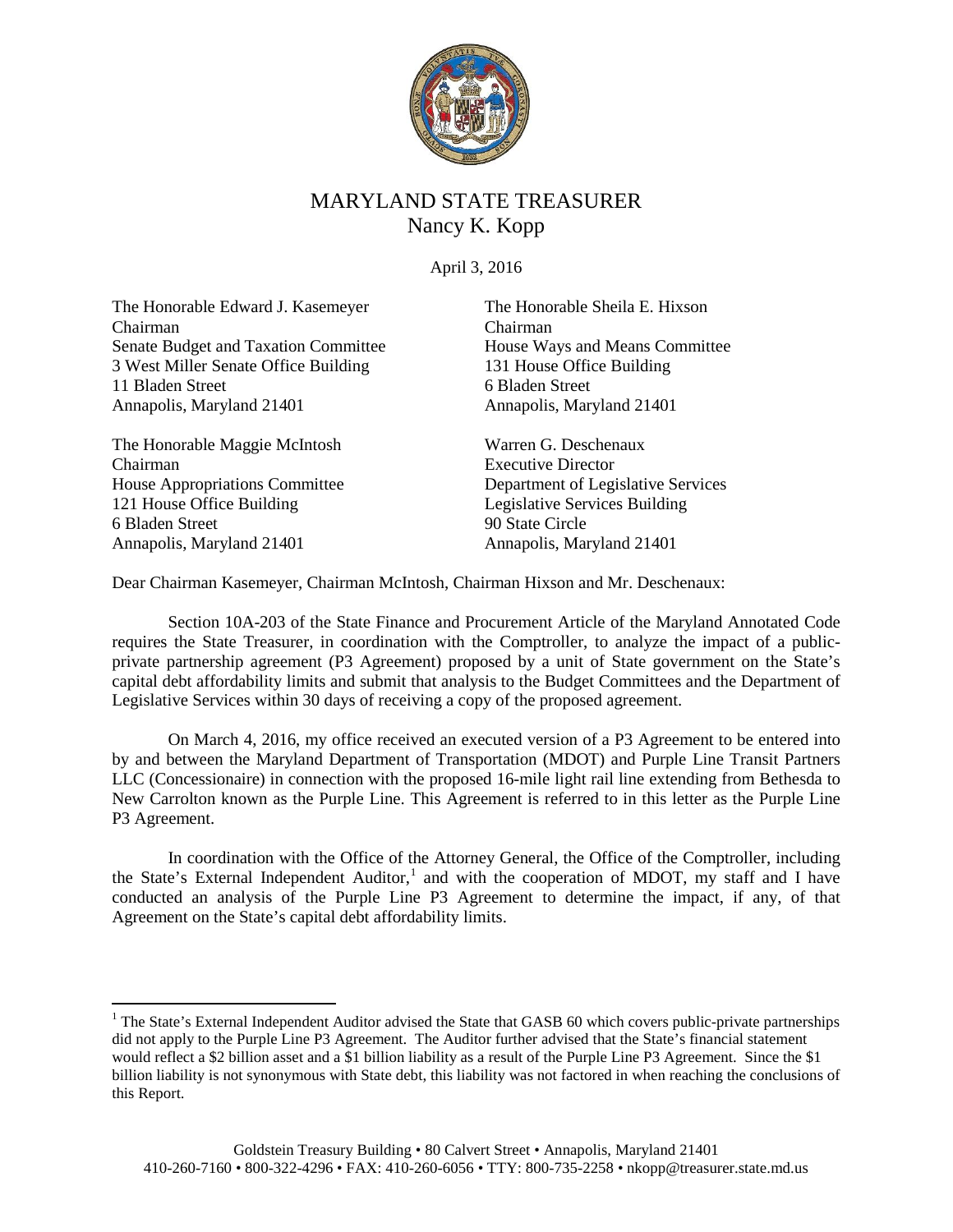### *Background*

Under the Purple Line P3 Agreement, the responsibilities for designing, building, financing, operating and maintaining the publicly-owned Purple Line are bundled together and transferred to the Concessionaire. In consideration for providing these services, the Purple Line P3 Agreement sets forth three types of payments to be made by MDOT to the Concessionaire: *Progress Payments*, which would be made during the design-build phase and would reimburse the Concessionaire for eligible project expenditures; *Milestone Payments*, which would be paid when the Concessionaire reaches two critical points in the project (service availability and final completion); and *Availability Payments*, which would be paid to the Concessionaire after service has begun as long as certain benchmarks are met. I have analyzed each type of payment to determine if each payment type should be considered tax-supported debt and, if so, whether inclusion of such payments would result in the State exceeding its debt affordability guidelines.

#### *Progress Payments*

Under the P3 Agreement, MDOT would make Progress Payments to the Concessionaire during the five-year design and construction phase of the project from the Transportation Trust Fund (TTF). MDOT has represented that these payments will be made to the Concessionaire on a reimbursable basis, and no part of the Progress Payments will include any reimbursement to the Concessionaire for payment of principal or interest on its own debt. As the Concessionaire incurs expenses related to the design and construction of the Purple Line, invoices will be submitted for payment. Upon invoice review and approval, a Progress Payment to the Concessionaire for eligible expenses will be made.<sup>[2](#page-1-0)</sup>

If, instead of a public-private partnership, the State were to undertake a design-build transportation project on its own, that project would be considered a straightforward pay-as-you-go (PAYGO) project with associated costs paid from the TTF on a reimbursable basis. In fact, MDOT routinely uses cash to pay for design-build contracts, and obligations under such contracts are not considered tax-supported debt.

Given that Progress Payments exclusively reimburse the Concessionaire for actual, eligible design and construction expenses and that State design-build transportation projects are routinely considered PAYGO projects, the Progress Payments under the Purple Line P3 Agreement do not constitute a State obligation that is tax-supported debt. Consequently, the Progress Payments would not impact the State's capital debt affordability limits.

#### *Milestone Payments*

The Milestone Payments include two one-time payments to the Concessionaire: a \$100 million Revenue Service Availability (RSA) payment; and a \$30 million Final Completion (FC) payment. The RSA payment will be made once the Purple Line is operating but certain work such as landscaping is still incomplete, while the FC payment will be made once all work is complete.

MDOT has represented that both Milestone Payments will likely be used by the Concessionaire to pay debt service on its own Purple Line debt. MDOT will utilize the services of a Trustee to establish a

<span id="page-1-0"></span><sup>&</sup>lt;sup>2</sup> MDOT has represented that it ultimately intends to allocate only federal and local funds to the Progress Payments. The fact that MDOT intends to use all non-State funds for the Progress Payments bolsters the conclusion that these payments are not State obligations that constitute tax-supported debt.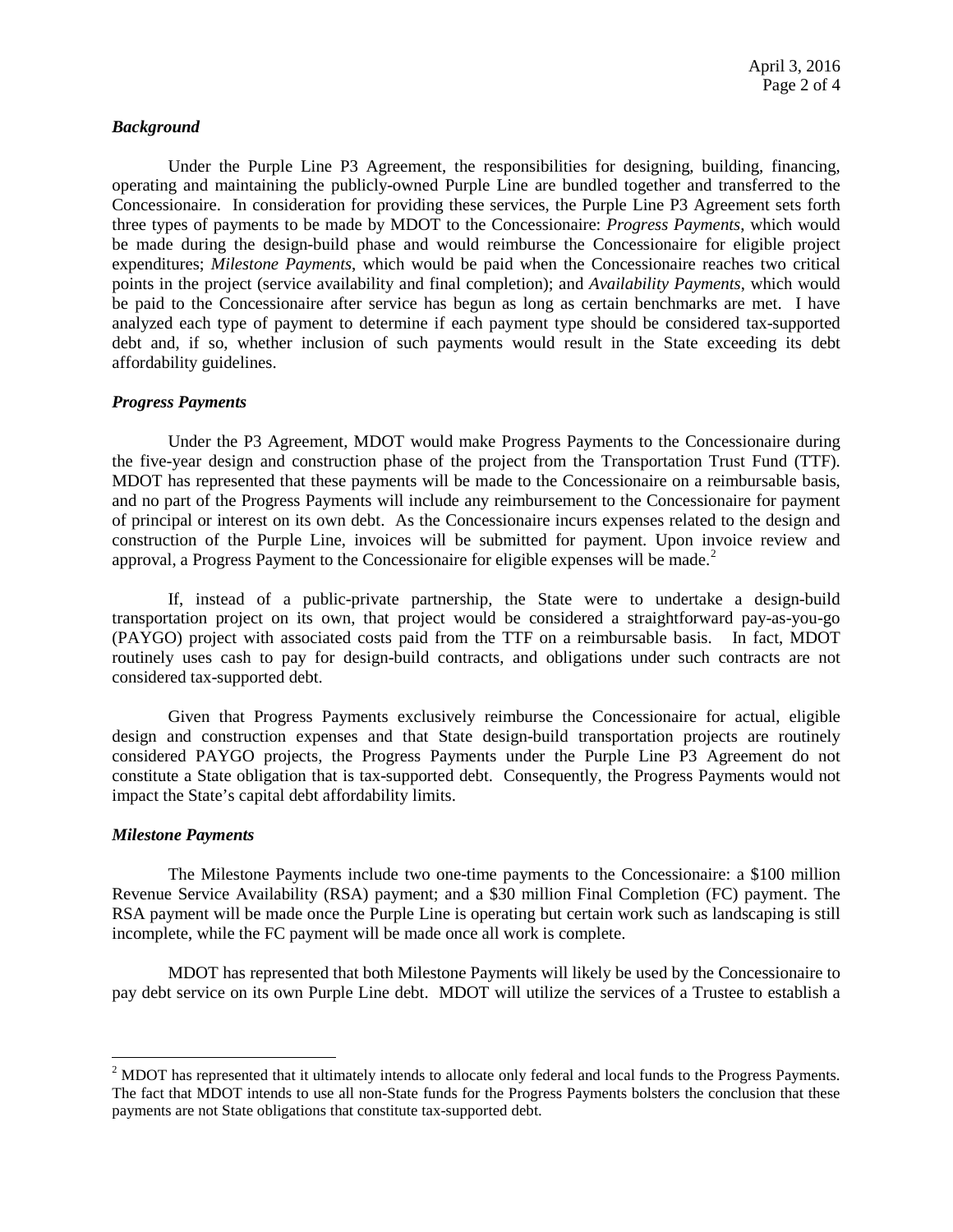Trust Account to pay the Milestone Payments.<sup>[3](#page-2-0)</sup> MDOT will then direct federal and local funds, as well as MTA fare revenue, to be deposited directly into the Trust Account in an amount sufficient to make the Milestone Payments. The Milestone Payments will be paid entirely from this Trust Account, ensuring that only non-tax revenues are being used to make these payments.

Although these payments could be used by the Concessionaire to pay its debt obligations, MDOT will ensure that these payments are not supported by State tax revenues and do not constitute a State obligation that is tax-supported debt. Consequently, the Milestone Payments would not impact the State's capital debt affordability limits.

### *Availability Payments*

The Availability Payment (AP) is a monthly payment intended, among other things, to pay for the operation, maintenance and renewal of the Purple Line. The obligation to pay Availability Payments begins once Purple Line service begins. There are three components of the AP which are intended to pay for different costs associated with the Purple Line: *General*, which is intended to pay Concessionaire debt service, among other things; *Operating and Maintenance* (O&M), which pays for regular O&M costs such as salaries and regular day-to-day maintenance of facilities, infrastructure, and equipment; and *Lifecycle*, which pays for vehicle and infrastructure rehabilitation and replacement. The different components of the AP are required under the terms of the Purple Line P3 Agreement to be clearly differentiated in each payment request submitted to MDOT.

### *General*

Since the General portion of the AP is partially intended to cover payment of principal and interest on the Concessionaire's debt for the Purple Line, these payments could be considered debt. MDOT will again utilize the services of the Trustee to make these payments. MDOT will deposit MTA fare revenue, including but not limited to Purple Line fares, directly into the Trust Account, and the Trustee will pay the Concessionaire the General portion of the AP from such Trust Account. In this way, MDOT will ensure that the General portion of the AP is not supported by State tax revenues and does not constitute a State obligation that is tax-supported debt.

### *Operating and Maintenance*

The O&M portion of the AP will pay for regular operating costs such as salaries and regular maintenance, such as janitorial services, routine repairs, and upkeep. These types of expenditures are routinely considered operating expenses, and, as such, would not be considered State debt. Therefore, the O&M portion of the Availability Payment does not constitute a State obligation that is tax-supported debt.

### *Lifecycle*

There are three components of the *Lifecycle* portion of the AP: Light-Rail Vehicle (LRV); Non-LRV; and Special. The LRV and Non-LRV components of the Lifecycle portion of the AP are paid to the Concessionaire for rehabilitation or replacement of light-rail vehicles and infrastructure. Though these expenditures are capital in nature, MDOT would typically use TTF PAYGO funding for this type of system preservation in the absence of a P3 Agreement. As such, the LRV and Non-LRV Lifecycle portions of the AP do not constitute State obligations that are tax-supported debt.

<span id="page-2-0"></span><sup>&</sup>lt;sup>3</sup> In keeping with our delegated authority to procure financial services for the State, the State Treasurer's Office will procure the services of the Trustee approximately one year prior to the start of the Milestone Payments.